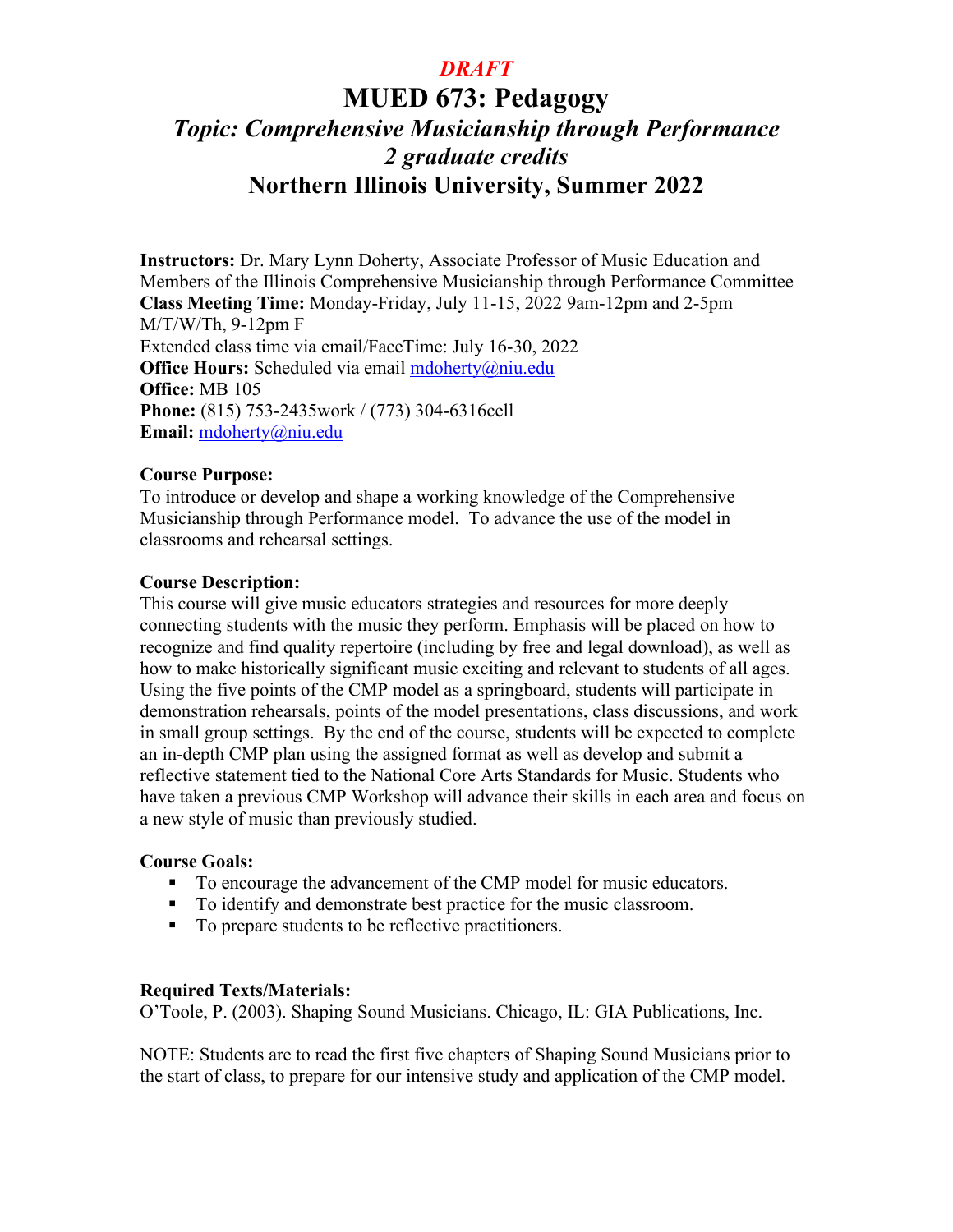# **MUED 673: Pedagogy**  *Topic: Comprehensive Musicianship through Performance 2 graduate credits*  **Northern Illinois University, Summer 2022**

Repertoire: Each student should also come prepared with two- three pieces that may be programmed in the coming year for an ensemble or group of students. One of these pieces will be used as the focus of the CMP plan developed throughout the week.

#### **Standards:**

As an important part of this course, students will be asked to reflect on and make connections to the **Illinois Arts Learning Standards for Music**. We will focus on the core music standards applied in the ensemble setting.

### <http://illinoisartslearning.org/>

|  |  |  |  |  | In addition, we align this course with the Illinois Professional Teaching Standards: |  |  |
|--|--|--|--|--|--------------------------------------------------------------------------------------|--|--|
|--|--|--|--|--|--------------------------------------------------------------------------------------|--|--|

| <b>IPTS</b>                                                                                                                                                                                                                                                                                                                                                                                                                                                  | <b>Additional Descriptors</b>                                                                                                                                                                           |
|--------------------------------------------------------------------------------------------------------------------------------------------------------------------------------------------------------------------------------------------------------------------------------------------------------------------------------------------------------------------------------------------------------------------------------------------------------------|---------------------------------------------------------------------------------------------------------------------------------------------------------------------------------------------------------|
| <b>Standard 1 - Teaching Diverse Students -</b><br>The competent teacher understands the<br>diverse characteristics and abilities of each<br>student and how individuals develop and learn<br>within the context of their social, economic,<br>cultural, linguistic, and academic experiences.<br>The teacher uses these experiences to create<br>instructional opportunities that maximize<br>student learning.                                             | The teacher understands how<br>individuals grow, develop, and<br>learn and provides learning<br>opportunities that support the<br>intellectual, social, and personal<br>development of all students.    |
| <b>Standard 2 - Content Area and Pedagogical</b><br>Knowledge - The competent teacher has in-<br>depth understanding of content area<br>knowledge that includes central concepts,<br>methods of inquiry, structures of the<br>disciplines, and content area literacy. The<br>teacher creates meaningful learning<br>experiences for each student based upon<br>interactions among content area and<br>pedagogical knowledge, and evidence-based<br>practice. | The teacher understands the central<br>concepts, methods of inquiry, and<br>structures of the discipline(s) and<br>creates learning experiences that<br>make the content meaningful to all<br>students. |
| <b>Standard 3 - Planning for Differentiated</b><br><b>Instruction - The competent teacher plans</b><br>and designs instruction based on content area<br>knowledge, diverse student characteristics,<br>student performance data, curriculum goals,<br>and the community context. The teacher plans<br>for ongoing student growth and achievement.                                                                                                            | The teacher understands how<br>students differ in their approaches<br>to learning and creates instructional<br>opportunities that are adapted to<br>diverse learners.                                   |
| Standard 4 - Learning Environment - The<br>competent teacher structures a safe and<br>healthy learning environment that facilitates<br>cultural and linguistic responsiveness,<br>emotional well-being, self-efficacy, positive                                                                                                                                                                                                                              | The teacher uses an understanding<br>of individual and group motivation<br>and behavior to create a learning<br>environment that encourages                                                             |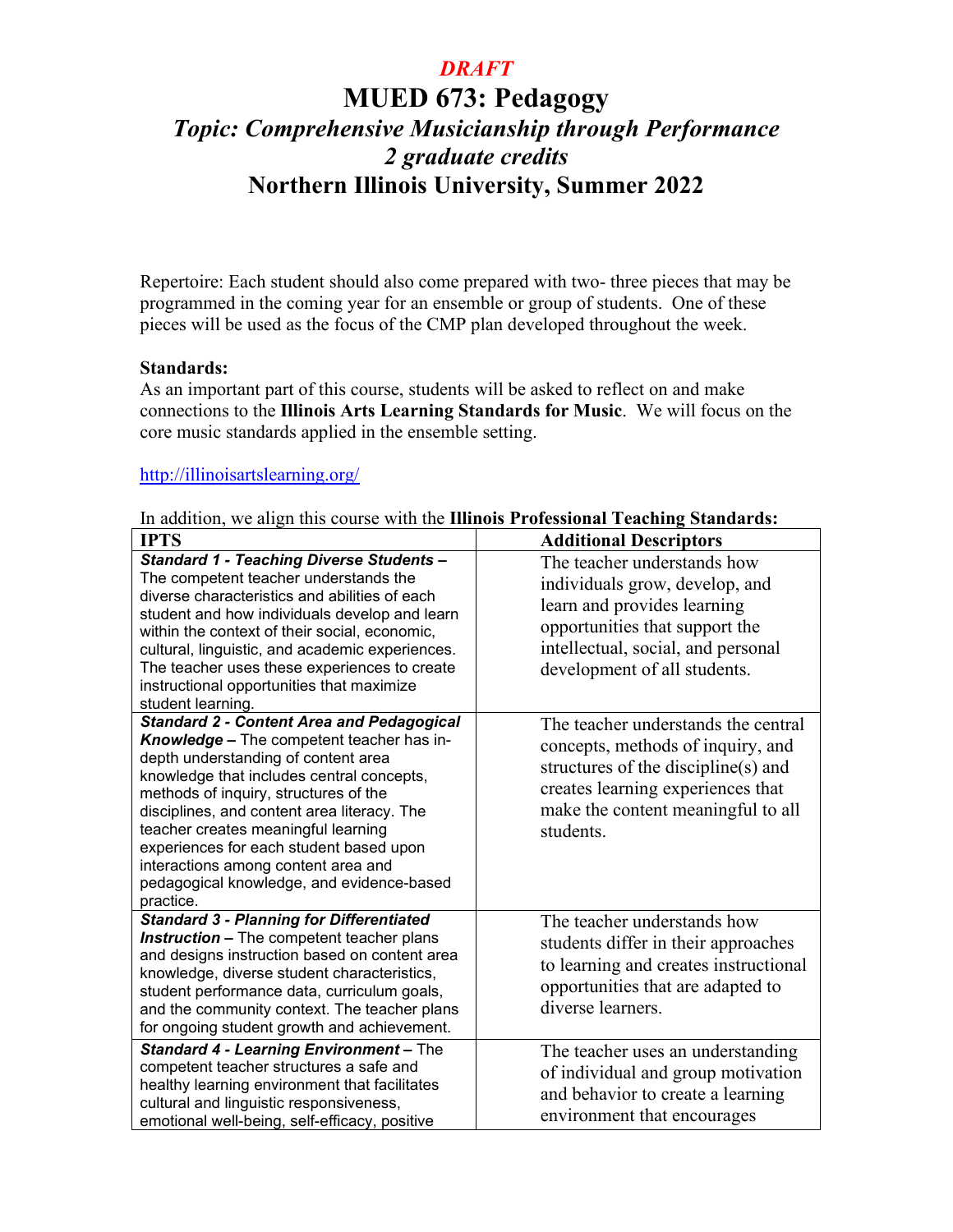# **MUED 673: Pedagogy** *Topic: Comprehensive Musicianship through Performance 2 graduate credits* **Northern Illinois University, Summer 2022**

| social interaction, mutual respect, active<br>engagement, academic risk-taking, self-<br>motivation, and personal goal setting.                                                                                                                                                                                                                                                                                             | positive social interaction, active<br>engagement in learning, and self-<br>motivation.                                                                                                                                                                                                                                           |
|-----------------------------------------------------------------------------------------------------------------------------------------------------------------------------------------------------------------------------------------------------------------------------------------------------------------------------------------------------------------------------------------------------------------------------|-----------------------------------------------------------------------------------------------------------------------------------------------------------------------------------------------------------------------------------------------------------------------------------------------------------------------------------|
| Standard 5 - Instructional Delivery - The<br>competent teacher differentiates instruction by<br>using a variety of strategies that support critical<br>and creative thinking, problem-solving, and<br>continuous growth and learning. This teacher<br>understands that the classroom is a dynamic<br>environment requiring ongoing modification of<br>instruction to enhance learning for each<br>student.                  | The teacher understands and uses a<br>variety of instructional strategies to<br>encourage students' development of<br>critical thinking, problem solving,<br>and performance skills.                                                                                                                                              |
| Standard 6 - Reading, Writing, and Oral<br><b>Communication - The competent teacher has</b><br>foundational knowledge of reading, writing, and<br>oral communication within the content area and<br>recognizes and addresses student reading,<br>writing, and oral communication needs to<br>facilitate the acquisition of content knowledge.                                                                               | The teacher uses knowledge of<br>effective written, verbal, nonverbal,<br>and visual communication<br>techniques to foster active inquiry,<br>collaboration, and supportive<br>interaction in the classroom.                                                                                                                      |
| Standard 7 - Assessment - The competent<br>teacher understands and uses appropriate<br>formative and summative assessments for<br>determining student needs, monitoring student<br>progress, measuring student growth, and<br>evaluating student outcomes. The teacher<br>makes decisions driven by data about<br>curricular and instructional effectiveness and<br>adjusts practices to meet the needs of each<br>student. | The teacher understands various<br>formal and informal assessment<br>strategies and uses them to support<br>the continuous development of all<br>students.                                                                                                                                                                        |
| Standard 8 - Collaborative Relationships -<br>The competent teacher builds and maintains<br>collaborative relationships to foster cognitive,<br>linguistic, physical, and social and emotional<br>development. This teacher works as a team<br>member with professional colleagues,<br>students, parents or guardians, and community<br>members.                                                                            | The teacher understands the role of<br>the community in education and<br>develops and maintains<br>collaborative relationships with<br>colleagues, parents/guardians, and<br>the community to support student<br>learning and well-being.                                                                                         |
| Standard 9 - Professionalism, Leadership,<br>and Advocacy - The competent teacher is an<br>ethical and reflective practitioner who exhibits<br>professionalism; provides leadership in the<br>learning community; and advocates for<br>students, parents or guardians, and the<br>profession.                                                                                                                               | The teacher is a reflective<br>practitioner who continually<br>evaluates how choices and actions<br>affect students, parents, and other<br>professionals in the learning<br>community and actively seeks<br>opportunities to grow<br>professionally.<br>The teacher understands education<br>as a profession, maintains standards |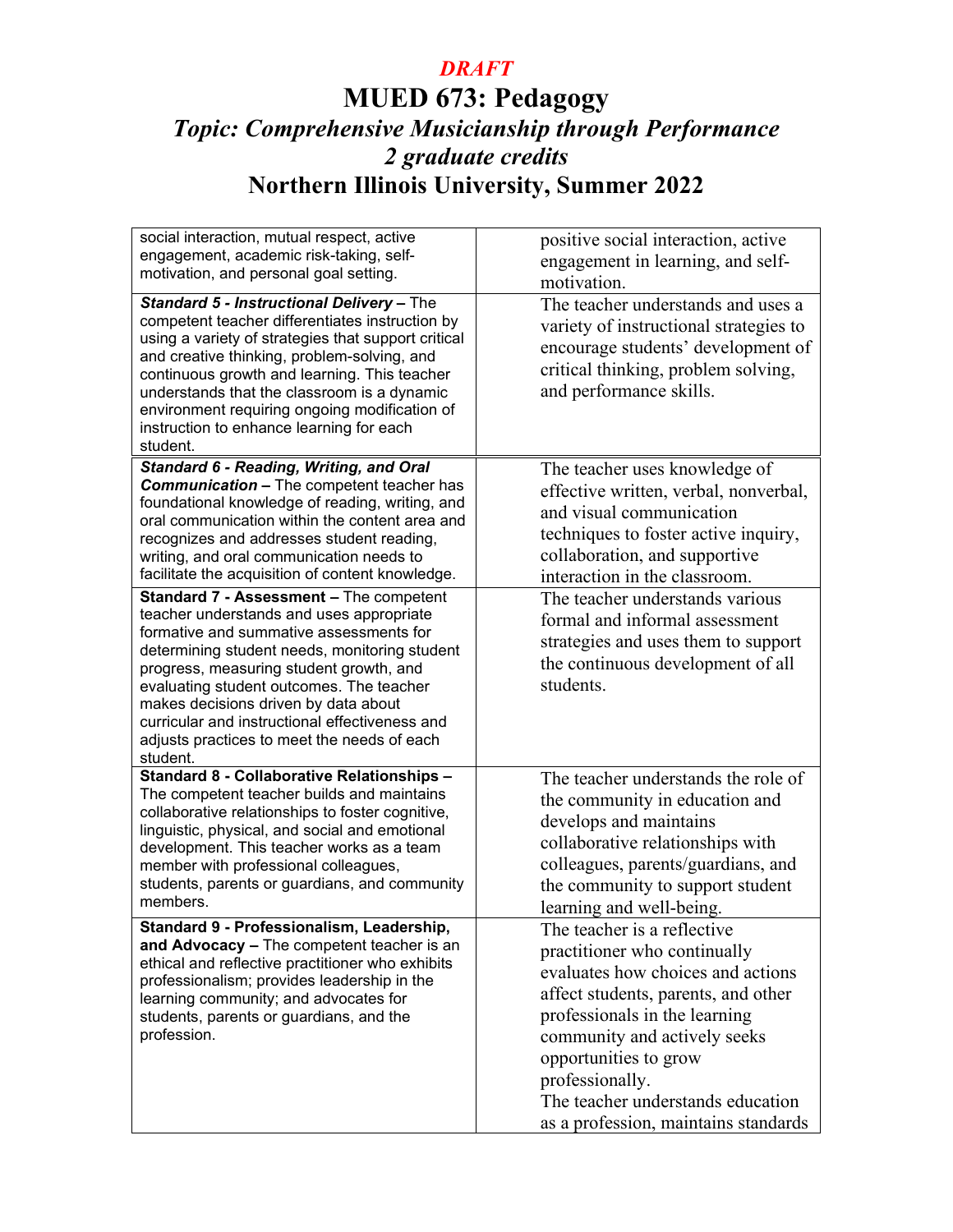## **MUED 673: Pedagogy**  *Topic: Comprehensive Musicianship through Performance 2 graduate credits*  **Northern Illinois University, Summer 2022**

| of professional conduct, and     |
|----------------------------------|
| provides leadership to improve   |
| student learning and well-being. |

### **Grading:**

This course will be letter graded, and the final grade will be based on performance on assignments (50%) and attendance/participation (50%). Due to the detailed format required of plans in the CMP model, students who do not follow the assigned format will not receive full credit. Attendance and participation are critical as well; an intensive workshop is meant to be immersive and challenging and students must be present at all assigned sessions to receive full credit.

Only serious illness – with accompanying documentation from a doctor or nurse – or SERIOUS family crisis (with accompanying documentation) are "excusable" absences. It is up to the instructor of record to determine whether time can be made up or alternate assignments can be given to receive full credit.

Students should come to class prepared to actively engage with others and the material. All students are expected to be respectful to others and to the material, both verbally and with body language, and intolerant or rude behavior will not be accepted.

| <b>Grading Scale</b> |            |
|----------------------|------------|
| A                    | $90-100\%$ |
|                      | 80-89.99%  |
|                      | 70-79.99%  |

### **Assignments:**

CMP Plan\* (50% of final grade) (\*done individually or in a team)

Option 1 - Work as a team to create a CMP Plan with **final** versions for each point. Work should be collaborative rather than jigsawed. *Note: You will be expected to work outside of class with your team to develop and refine your plan throughout the week.* 

Option 2 - Write a CMP Plan where three points of the model are final versions and two points are sketched out. *Note: You will be expected to work outside of class to develop and refine your plan throughout the week.* 

**Draft 1:** Due Friday, July 15 submitted electronically and to be shared in final small group session. You are expected to apply the feedback received from your small group leader(s) as you revise the final plan for 7/30/22.

**Final Draft**: Due no later than July 30 at 11:59pm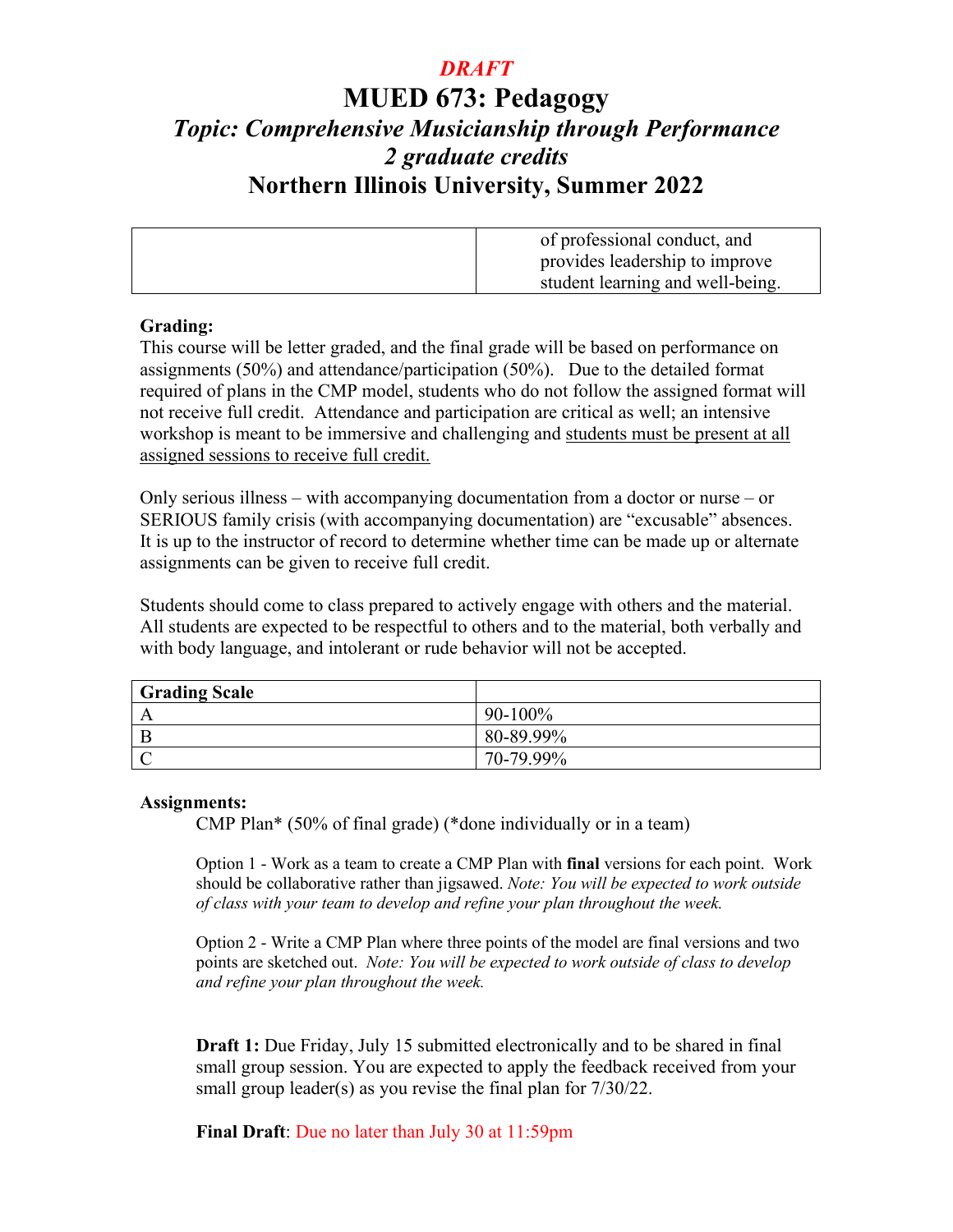**MUED 673: Pedagogy** *Topic: Comprehensive Musicianship through Performance 2 graduate credits* **Northern Illinois University, Summer 2022**

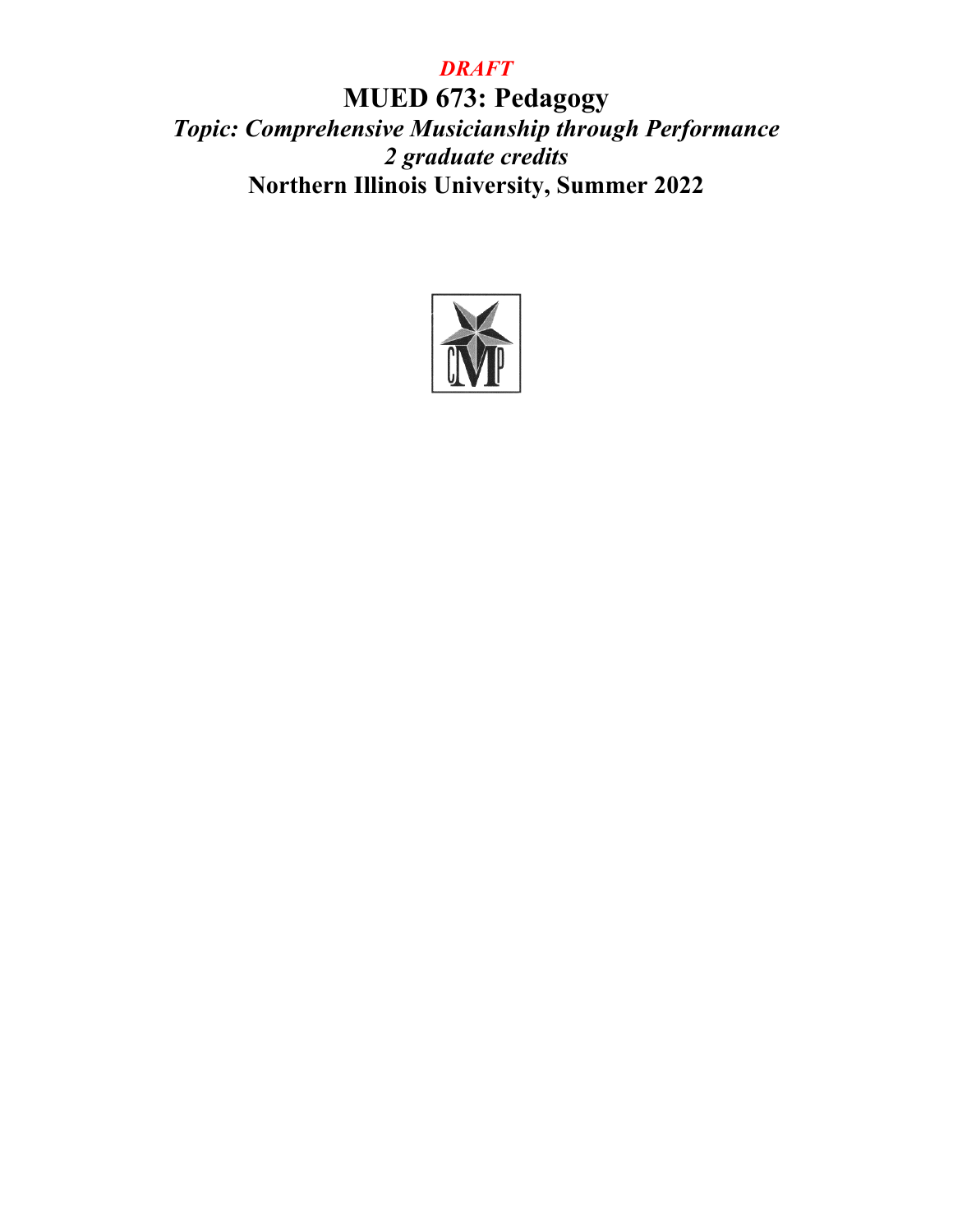# **MUED 673: Pedagogy** *Topic: Comprehensive Musicianship through Performance 2 graduate credits* **Northern Illinois University, Summer 2022**

| Grading<br><b>Rubric</b> | $\overline{4}$    | 3                                  | $\overline{2}$      | 1                  |
|--------------------------|-------------------|------------------------------------|---------------------|--------------------|
| Use of                   | Plan includes all | Plan includes                      | Plan includes       | Plan does not      |
| <b>Format</b>            | required parts of | most of the                        | some of the         | follow required    |
|                          | the format. A     |                                    | required parts of   | CMP plan format    |
|                          | copy of the score | required parts of<br>the format. A | the format but is   | or include all     |
|                          |                   |                                    |                     |                    |
|                          | was included.     | copy of the score                  | missing several     | required items.    |
|                          |                   | was included.                      | key items.          |                    |
| Level of                 | Plan is highly    | Plan includes                      | Plan includes       | Plan lacks         |
| <b>Detail</b>            | detailed, with    | some detailed                      | some detailed       | sufficient detail  |
|                          | ample             | descriptions and                   | description, but    | throughout.        |
|                          | description for   | in-depth                           | there are multiple  |                    |
|                          | all items.        | observations but is                | areas that require  |                    |
|                          | Writing goes      | missing attention                  | additional work.    |                    |
|                          | beyond surface    | to several items of                | Level of detail is  |                    |
|                          | level             | note. Further                      | not sufficient for  |                    |
|                          | observations and  | clarification is                   | another teacher to  |                    |
|                          | provides in-      | needed. Citations                  | interpret the plan. |                    |
|                          | depth analysis    | may be missing or                  | Citations may be    |                    |
|                          | and description.  | incomplete.                        | missing or          |                    |
|                          | Citations are     |                                    | incomplete.         |                    |
|                          | included for all  |                                    |                     |                    |
|                          |                   |                                    |                     |                    |
|                          | sourced           |                                    |                     |                    |
|                          | materials.        |                                    |                     |                    |
| Writing                  | Writing is of     | Writing is                         | Writing is vague    | Writing is not at  |
|                          | high quality, is  | acceptable but                     | or lacks attention  | an acceptable      |
|                          | well organized,   | includes a few                     | to spelling,        | level for graduate |
|                          | and is devoid of  | typos or                           | grammar, or         | work.              |
|                          | typographical or  | grammatical                        | organization.       |                    |
|                          | grammatical       | errors.                            |                     |                    |
|                          | errors. Writing   |                                    |                     |                    |
|                          | goes beyond       |                                    |                     |                    |
|                          | surface level     |                                    |                     |                    |
|                          | observations and  |                                    |                     |                    |
|                          | provides in-      |                                    |                     |                    |
|                          | depth analysis    |                                    |                     |                    |
|                          | and description.  |                                    |                     |                    |
| <b>Musical</b>           | Analysis is well  | Analysis is                        | Analysis has        | On the whole,      |
| <b>Analysis</b>          | grounded,         | accurate and                       | some inaccuracies   | analysis is        |
|                          | accurate and      | includes all                       | or is not detailed  | inaccurate or is   |
|                          | detailed. All     | required items.                    | enough to support   | missing attention  |
|                          | required items    | Level of detail                    | interpretation.     | to multiple key    |
|                          | are included.     |                                    |                     | items. A lack of   |
|                          |                   | could be stronger.                 | More preparation    |                    |
|                          | Level of detail   |                                    | is needed.          | preparation is     |
|                          | demonstrates      |                                    |                     | evident.           |
|                          | strong            |                                    |                     |                    |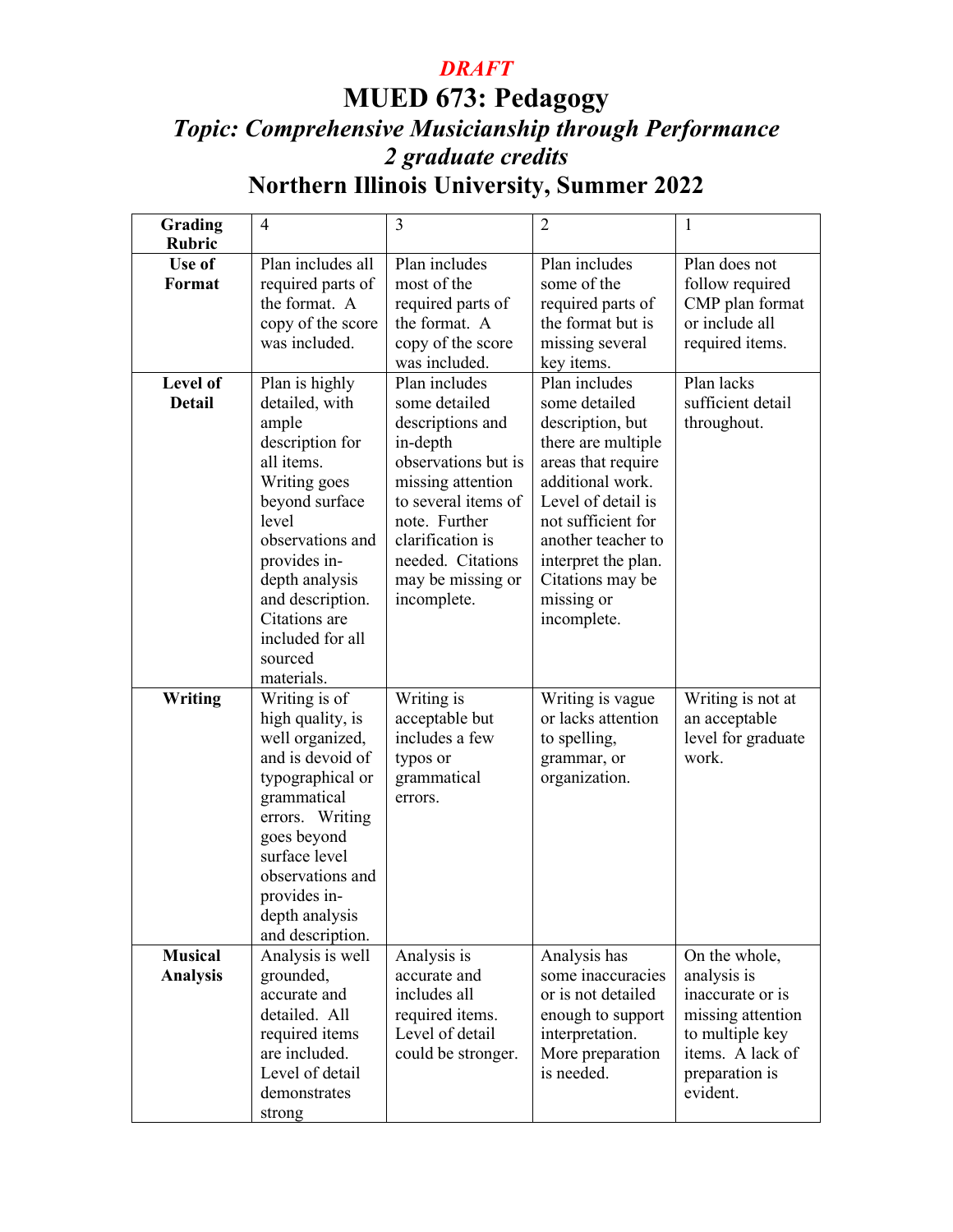## **MUED 673: Pedagogy**  *Topic: Comprehensive Musicianship through Performance 2 graduate credits*  **Northern Illinois University, Summer 2022**

|                    | preparation.      |                    |                    |                    |
|--------------------|-------------------|--------------------|--------------------|--------------------|
| <b>Outcomes</b>    | Skill, knowledge  | Skill, knowledge   | Plan may be        | Serious concerns   |
| and Related        | and affective     | and affective      | missing a skill,   | with outcomes are  |
| <b>Strategies</b>  | outcomes are      | outcomes are       | knowledge or       | evident, and       |
| (If applicable)    | included and      | included but may   | affective outcome  | related strategies |
|                    | labeled           | not be labeled     | or the outcomes    | are not            |
|                    | correctly.        | correctly.         | are not labeled    | comprehensive.     |
|                    | Strategies relate | Strategies may not | correctly.         |                    |
|                    | closely and       | relate closely or  | Strategies lack    |                    |
|                    | demonstrate       | are not            | firm connections   |                    |
|                    | understanding of  | comprehensive of   | to outcomes or     |                    |
|                    | the               | multiple ways of   | are not            |                    |
|                    | comprehensive     | learning in the    | comprehensive.     |                    |
|                    | nature of CMP.    | music              |                    |                    |
|                    |                   | classroom/don't    |                    |                    |
|                    |                   | go beyond singing  |                    |                    |
|                    |                   | or playing.        |                    |                    |
| <b>Assessments</b> | Assessments are   | Assessments are    | Assessments are    | Attempts at        |
| (If applicable)    | detailed and      | present and relate | weak and/or do     | assessment are     |
|                    | relate closely to | to the outcomes of | not relate closely | missing or too     |
|                    | the outcomes of   | the plan.          | to outcomes.       | vague.             |
|                    | the plan.         | Assessment is      | Assessment may     |                    |
|                    | Assessment is     | used at multiple   | only be present as |                    |
|                    | present           | points in the      | a summative        |                    |
|                    | throughout the    | learning process   | exercise.          |                    |
|                    | plan and not just | and not just as    |                    |                    |
|                    | in summative      | summative          |                    |                    |
|                    | form at the end   | feedback.          |                    |                    |
|                    | of the learning   |                    |                    |                    |
|                    | experience.       |                    |                    |                    |
| <b>Comments:</b>   |                   |                    |                    |                    |
|                    |                   |                    |                    |                    |
|                    |                   |                    |                    |                    |
|                    |                   |                    |                    |                    |
|                    |                   |                    |                    |                    |
|                    |                   |                    |                    |                    |
|                    |                   |                    |                    |                    |

### \*\*\*Final grades will be submitted the final CMP plan has been received – please observe due dates for full credit. \*\*\*

NOTE: If you need an accommodation for this class, please contact the Disability Resource Center as soon as possible. The DRC coordinates accommodations for students